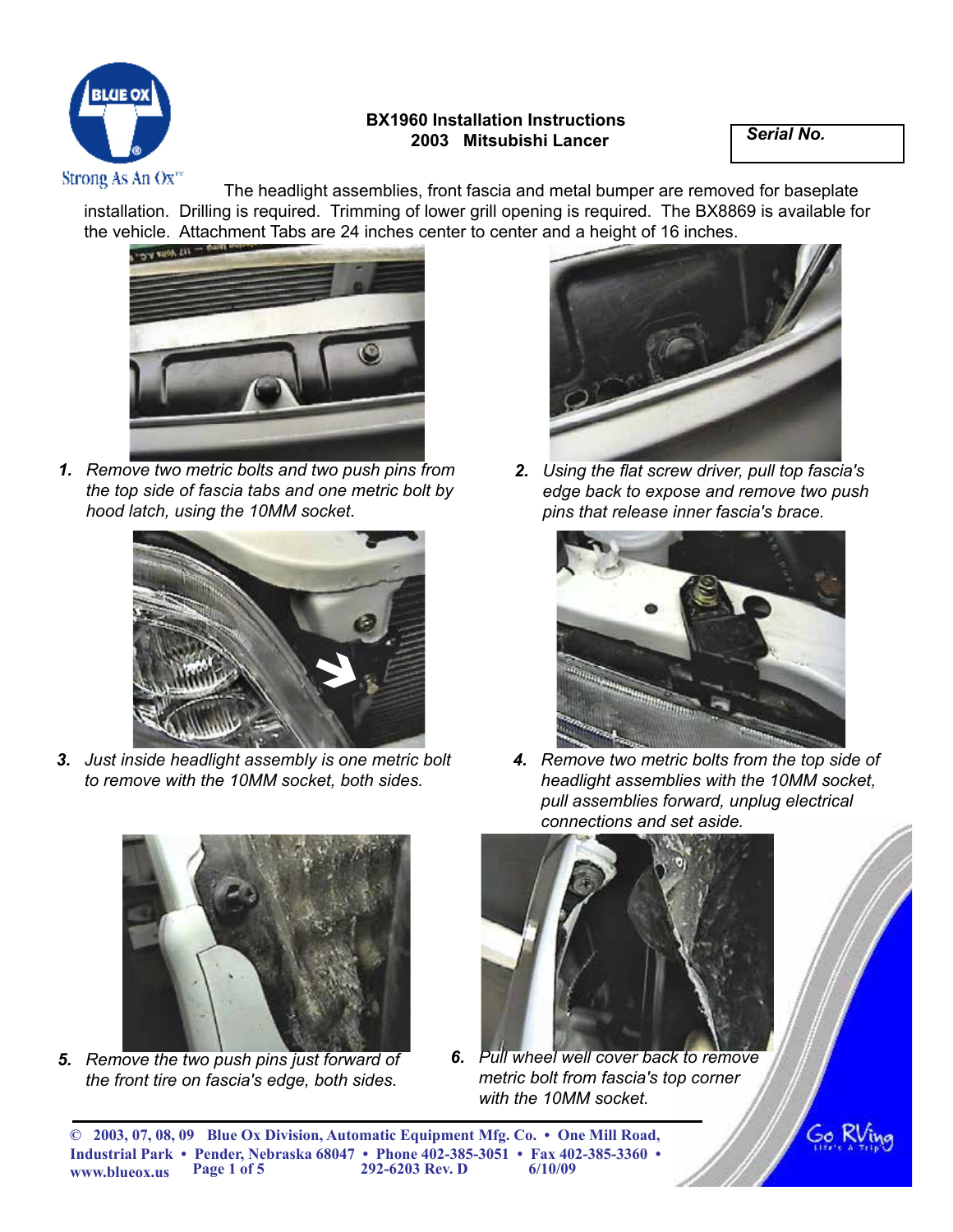



*7. Push grill back to expose and remove two push pins from lower opening with the needle nose pliers( see photo step eight).*



*9. Remove eight push pins from lower fascia's edge, pull fascia forward and set aside.*



*11. Drill one hole in bumper bracket on top of frame, one in bumper bracket and webbing. Insert 3/8" hex nut and lock washer into frame opening to align with drilled hole and tighten 3/8-16 x 1 bolt. Align 3/8" hex nut and lock washer with hole on the bottom side of webbing, tighten 3/8-16 x 1" bolt. Be sure and use loctite on all bolts before tightening. Torque all bolts according to the torque chart in the General Instruction sheet.*



*8. Remove two push pins from tabs on lower fascia's edge using the needle nose pliers.*



*10. Remove two metric bolts from the bottom of frame with the 12MM socket on both sides, pull metal bumper forward and set aside.*



*12. Drill out existing hole and drill all the way through to the back side of radiator cross member, both sides. Be sure there is nothing behind cross member before drilling.*

**© 2003, 07, 08, 09 Blue Ox Division, Automatic Equipment Mfg. Co. • One Mill Road, Industrial Park • Pender, Nebraska 68047 • Phone 402-385-3051 • Fax 402-385-3360 • www.blueox.us Page 2 of 5 292-6203 Rev. D 6/10/09** 

Go K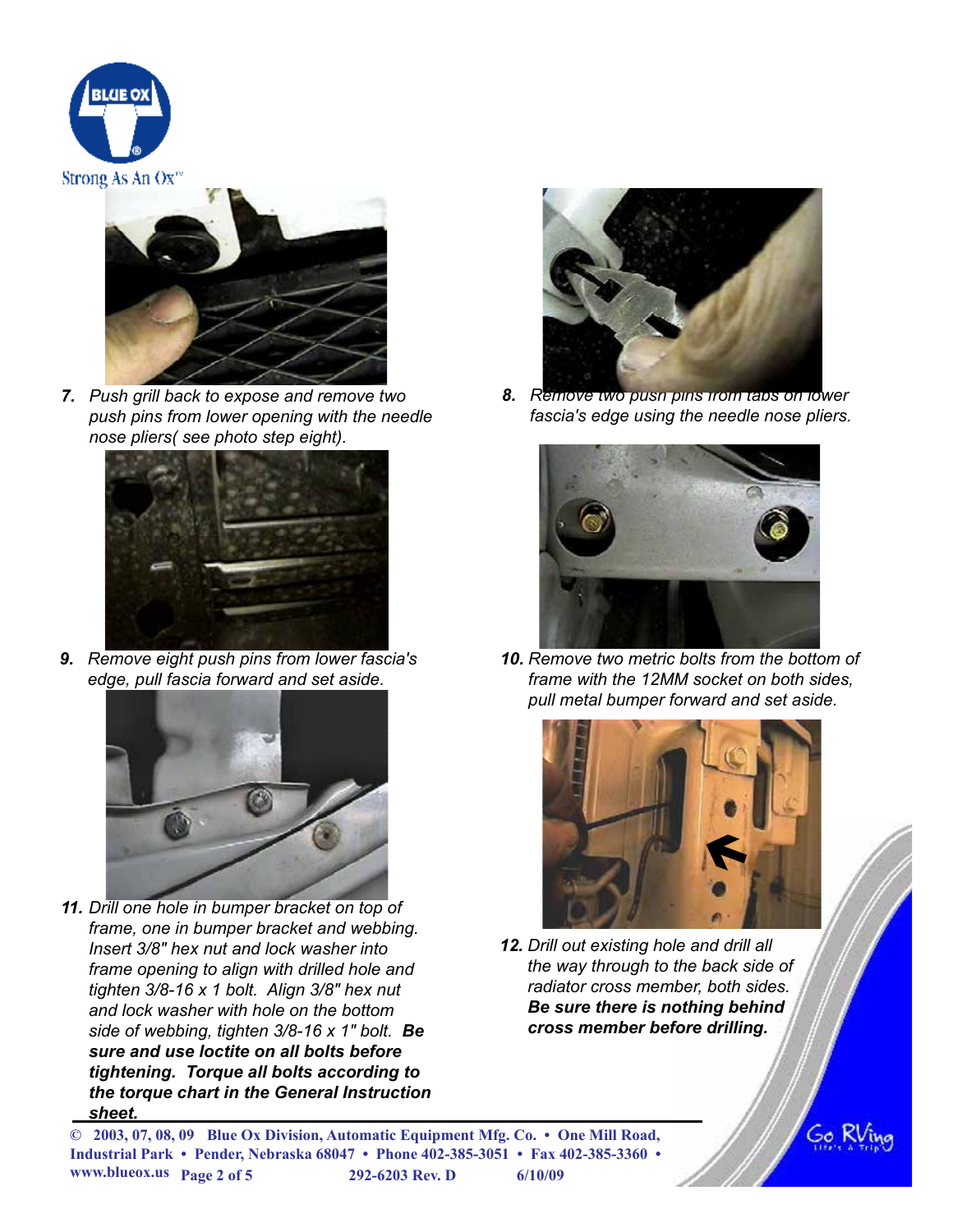



*13. Insert 3/8-16 x 4" bolt into top passenger's side baseplate hole, align with drilled hole in frame on passenger's side (step 12), insert spacer tube inside frame to align with hole, through to the back side of cross member. Tighten 3/8-16 hex nut, flat and lock washer, both sides. Be sure and use loctite on all bolts before tightening. Torque all bolts according to the torque chart in the General Instruction sheet.*





*16. Lay fascia face down on a soft surface and trim off the back side of the lower grill with the utility knife, as shown in photo, both sides.*



- *14. Reinstall metal bumper into vehicle openings. Align small spacer tubes and plate supports with existing holes on the bottom of frame, tighten 8MM-1.5 x 50MM bolt and lock washer, both sides (photo shows driver's side). Be sure and use loctite on all bolts before tightening. Torque all bolts according to the torque chart in the General Instruction sheet.*
- *15. Using the baseplate as a template, drill the remaining holes through cross member and support plate on the back side. Insert 3/8-16 x 4" hex bolt through lower hole in baseplate end, spacer tube with wire and plate support. Tighten hex nut and lock washer. Insert 10MM hex bolt through center hole in baseplate end, spacer tube with wire and plate support. Tighten hex nut and lock washer. Be sure and use loctite on all bolts before tightening. Torque all bolts according to the torque chart in the General Instruction sheet.*



*17. Hold fascia to align with its original position. Using the utility knife mark and trim lower grill to allow baseplate to come through.*

**© 2003, 07, 08, 09 Blue Ox Division, Automatic Equipment Mfg. Co. • One Mill Road, Industrial Park • Pender, Nebraska 68047 • Phone 402-385-3051 • Fax 402-385-3360 • www.blueox.us Page 3 of 5 292-6203 Rev. D 6/10/09** 

Go Ri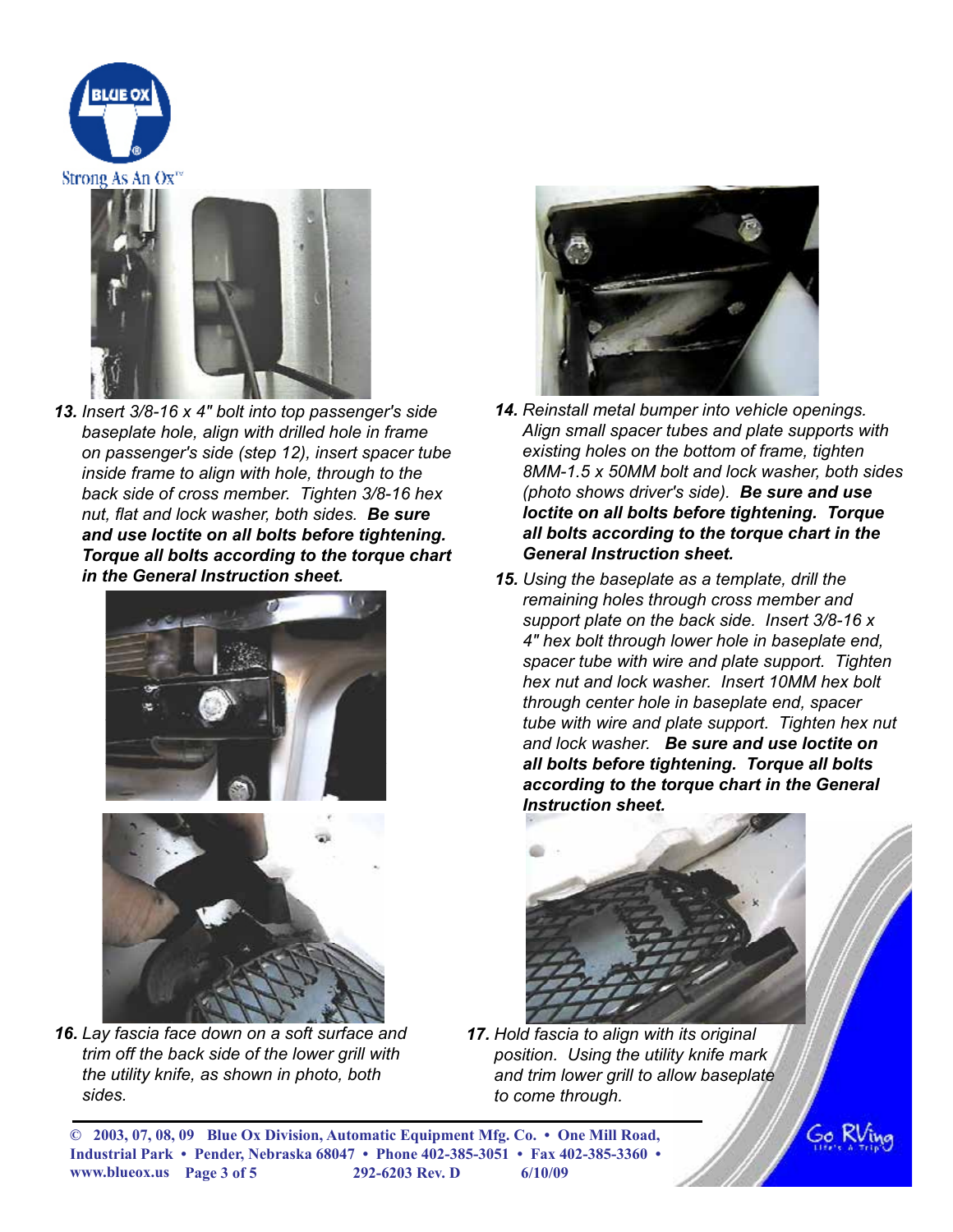

- *18 Reinstall headlight assemblies and fascia. Be sure all electrical components are plugged in properly.*
- *19. The dimensional variations between otherwise identical cars can be considerable. While the location and size of the holes in the baseplate were designed to allow for easy installation, it may be necessary to file a hole slightly to allow a bolt to clear.*
- *20. Install the tow bar and safety cables according to the instructions included in their packages.*
- *21. Do not substitute other devices if the tow bar pin and clip are lost.*

*22. DEALER OR INSTALLER: BE CERTAIN THE USER RECEIVES THE INSTRUCTION SHEET.*

## **Tools Required**

13MM Socket 15MM Socket 9/16" Socket Needle Nose Pliers Loctite 13/32" Drill Bit Phillips Screw Driver Vise Grips Flat Screw Driver



*Location for the Bx8869 on driver's side tail light assembly.*